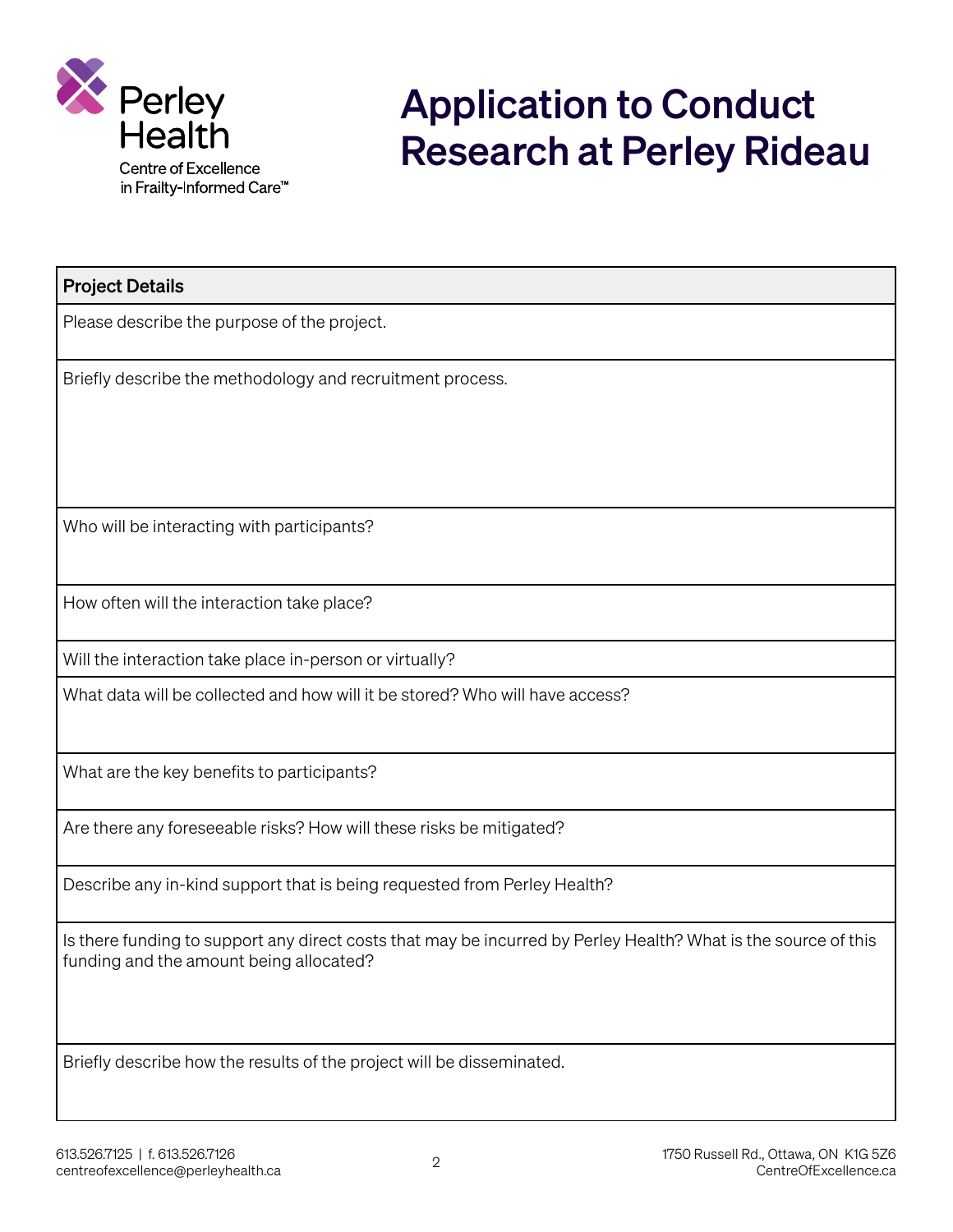

## Application to Conduct Research at Perley Rideau

| Do you agree to share final reports, publications or other materials resulting from the project?                                                                                                                     |                                                                                                                                                                                                                                                                                  |  |
|----------------------------------------------------------------------------------------------------------------------------------------------------------------------------------------------------------------------|----------------------------------------------------------------------------------------------------------------------------------------------------------------------------------------------------------------------------------------------------------------------------------|--|
| Do you agree to acknowledge the involvement of the Perley Health Centre of Excellence in knowledge<br>translation and/or public relations activities, as appropriate? (i.e. publications, social media posts, etc.). |                                                                                                                                                                                                                                                                                  |  |
| Comments:                                                                                                                                                                                                            |                                                                                                                                                                                                                                                                                  |  |
| Signature:<br>Date:                                                                                                                                                                                                  |                                                                                                                                                                                                                                                                                  |  |
| <b>Project Details</b>                                                                                                                                                                                               |                                                                                                                                                                                                                                                                                  |  |
| The project aligns with Perley Health values/vision/<br>research priorities.                                                                                                                                         | ×<br>No.                                                                                                                                                                                                                                                                         |  |
| The risks to participants have been identified and<br>mitigation strategies are in place (safety, privacy,<br>dignity, well-being etc.).                                                                             | Yes<br>No                                                                                                                                                                                                                                                                        |  |
| The impact on stakeholders has been assessed and is<br>considered manageable.                                                                                                                                        | Yes<br>No                                                                                                                                                                                                                                                                        |  |
| Other resources implications have been assessed and<br>are considered manageable.                                                                                                                                    | Yes<br>No                                                                                                                                                                                                                                                                        |  |
| REB certificate provided                                                                                                                                                                                             | Yes<br>No                                                                                                                                                                                                                                                                        |  |
| Affected stakeholders have been consulted and are<br>supportive of the project.                                                                                                                                      | Yes<br>No<br>Stakeholders consulted:<br>Name:_____________<br>Date:<br>Name: ______________ Date: __________<br>Name: _____________ Date: __________<br>Name: ______________ Date: __________<br>Name: ______________ Date: __________<br>Name: ______________ Date: ___________ |  |
| Approval to Proceed with Project<br>(pending ethics approval)                                                                                                                                                        | Yes (<br>Yes, pending amendments (below) $\big(\big)$<br>$No$ (                                                                                                                                                                                                                  |  |